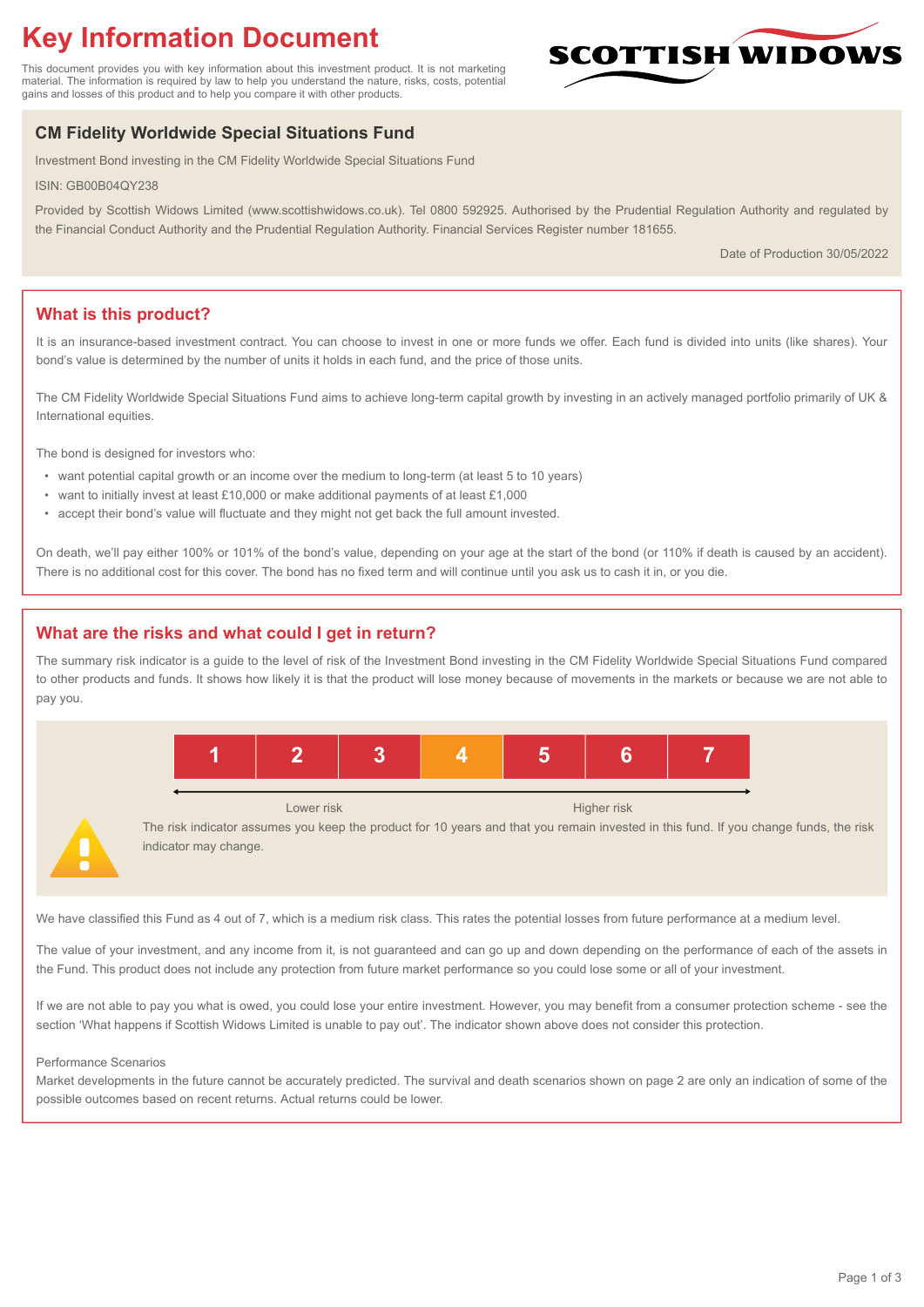

#### **What are the risks and what could I get in return? (continued)**

This table shows the money you could get back over the next 10 years, under different scenarios, assuming that you invest £10,000. The figures below assume no withdrawals are taken and do not allow for any Large Fund Bonus which may apply. The scenarios shown illustrate how your investment could perform. You can compare them with the scenarios of other products. The scenarios presented are an estimate of future performance based on evidence from the past on how the value of this investment varies, and are not an exact indicator. What you get will vary depending on how the market performs and how long you keep the investment. The stress scenario shows what you might get back in extreme market circumstances, and it does not take into account the situation where we are not able to pay you. The death scenario assumes investments perform in line with the moderate scenario.

The figures shown include all the costs of the product itself, but may not include all the costs that you pay to your adviser. The figures do not take into account your personal tax situation, which may also affect how much you get back. Before deciding to invest, you should read the Additional Information Document for more information on the risks and what you might get back. See page 2 for information on how the performance scenarios are calculated.

| <b>Investment £10,000</b> |                                                    |           |                                             |           |  |  |
|---------------------------|----------------------------------------------------|-----------|---------------------------------------------|-----------|--|--|
|                           |                                                    | 5 years   | 10 years<br>(Recommended<br>holding period) |           |  |  |
| <b>Survival Scenarios</b> |                                                    |           |                                             |           |  |  |
| <b>Stress scenario</b>    | £1,574<br>What you might get back after costs      |           | £4,462                                      | £3,040    |  |  |
|                           | Average return each year                           | $-84.26%$ | $-14.91%$                                   | $-11.23%$ |  |  |
| Unfavourable scenario     | What you might get back after costs<br>£8,325      |           | £7,344                                      | £7,159    |  |  |
|                           | Average return each year                           | $-16.75%$ | $-5.99%$                                    | $-3.29%$  |  |  |
| Moderate scenario         | What you might get back after costs                | £10,325   | £11,833                                     | £14,032   |  |  |
|                           | Average return each year                           | 3.25%     | 3.42%                                       | 3.45%     |  |  |
| Favourable scenario       | What you might get back after costs                | £12,684   | £18,888                                     | £27,246   |  |  |
| Average return each year  |                                                    | 26.84%    | 13.56%                                      | 10.54%    |  |  |
| <b>Death scenarios</b>    |                                                    |           |                                             |           |  |  |
| Insured event             | What your beneficiaries might get back after costs | £10,428   | £11,951                                     | £14,172   |  |  |

#### **What happens if Scottish Widows is unable to pay out?**

Your Plan is fully covered by the Financial Services Compensation Scheme. More information about compensation arrangements is available from the Financial Services Compensation Scheme, who can be contacted on 0800 678 1100 or 0207 741 4100 or via their website at www.fscs.org.uk

#### **What are the costs?**

The Reduction in Yield (RIY) shows what impact the total costs you pay will have on the investment return you might get. The total costs take into account one-off, ongoing and incidental costs. The amounts shown here are the cumulative costs of the product itself, for three different holding periods. The monetary figures shown assume you invest £10,000 and investments perform in line with the moderate scenario. The figures are estimates and may change in the future. The person selling you or advising you about this product may charge you other costs. If so, this person will provide you with information about these costs, and show you the impact that all costs will have on your investment over time.

| Investment £10,000              |                             |                              |                            |  |  |  |
|---------------------------------|-----------------------------|------------------------------|----------------------------|--|--|--|
| <b>Scenarios</b>                | If you cash in after 1 year | If you cash in after 5 years | If you cash in at 10 years |  |  |  |
| Total costs                     | £282                        | £1,235                       | £2,489                     |  |  |  |
| Impact on return (RIY) per year | 2.77%                       | 2.35%                        | 2.30%                      |  |  |  |